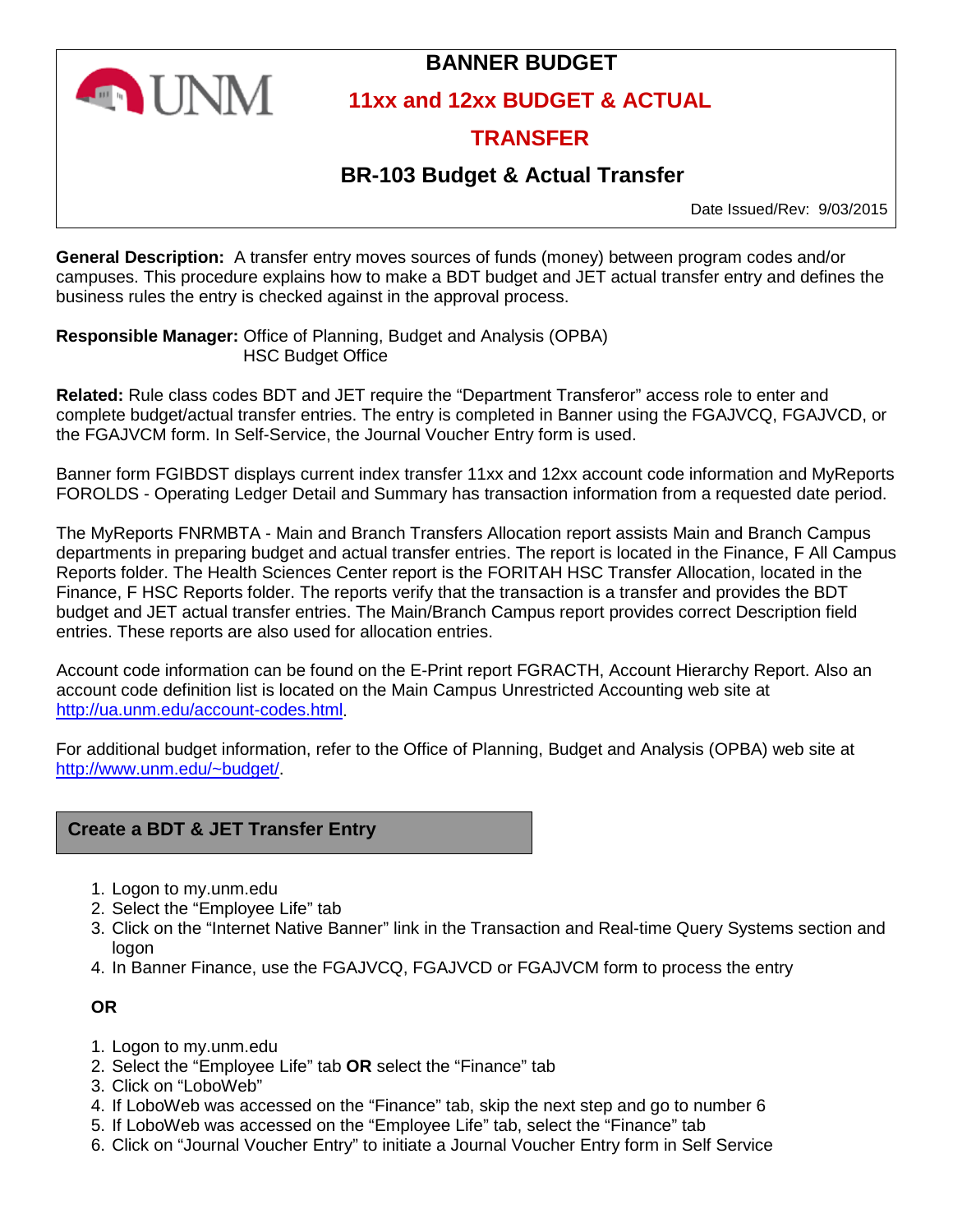#### **Complete the transaction information using the following business rules**

- The transaction crosses Level 2 fund codes
- The transaction crosses Level 2 program codes
- Use the BDT / JET rule class code
	- o BDT moves the revenue and the expense budget
	- o JET moves the actual revenue Unrestricted Accounting reviews these transactions
	- $\circ$  Include both entries in the transaction; however, the BDT is not needed if it has already been included in the original or adjusted budget for the index. If you are not including the BDT entry for this reason, you must indicate this in FOATEXT or the Document/Commodity Text.
- Budget amounts must be entered in whole dollars
- Budgets are not allowed on account codes 1640, 1900, 1903, 8045 and 89Z0
- Use transfer account codes 1100 through 12T0
- Main Campus VP area approval is required when using account code 1120 from Instructional and General (I&G). For Academic Affairs, approval must be obtained from the Provost's Office for use of 1120.
	- o Departments must populate the text stating the business reason for the movement of funds. The JV will be disapproved if this documentation is not complete (for additional text requirements refer to the Required Document Text section on pages 5 and 6 of this document)
	- $\circ$  Exception I&G self-supporting program codes ending in 2 (this is found in the 3<sup>rd</sup> position of the program code, example: P102)
- The index must balance (total budgeted revenue = total budgeted expenditures). If the transaction is not in balance you will receive the following error message(s) when you try to complete the Journal Voucher (JV). You will not be able to complete budget revisions unless the transaction is in balance.

## **Banner Out-of-Balance Error and Warning Message**

|                                             | Oracle Fusion Middleware Forms Services: Open > FGAJVCQ - GUAERRM                             |                          | $-1$ 23                          |
|---------------------------------------------|-----------------------------------------------------------------------------------------------|--------------------------|----------------------------------|
|                                             | File Edit Options Block Item Record Query Tools Help                                          |                          |                                  |
|                                             |                                                                                               |                          |                                  |
| Transaction Detail FGAJVCQ 8.6.1.5 (BANP)   |                                                                                               |                          | ≤ ×                              |
|                                             |                                                                                               |                          |                                  |
| <b>Document Number:</b>                     | J0496147<br><b>Document Total:</b><br>10,000.00                                               |                          |                                  |
|                                             |                                                                                               |                          |                                  |
| Sequence:                                   | <b>Banner Error and Warning Messages</b>                                                      |                          |                                  |
| <b>Journal Type:</b>                        |                                                                                               |                          |                                  |
| <b>Chart:</b>                               | ORA-20100: Document J0496147, Index: 444111 is not in balance.                                | $\blacktriangle$         |                                  |
| Index:                                      | ORA-20100: Please correct and re-complete.                                                    |                          |                                  |
| Fund:                                       |                                                                                               |                          |                                  |
| Organization:                               | ORA-06512: at "UNM.FT_FGBJVCH_DOCUMENT_EDITS_Z", line 41<br>ORA-06510: PL/SQL: unhandled user |                          |                                  |
| <b>Account:</b>                             |                                                                                               |                          |                                  |
| Program:                                    |                                                                                               |                          |                                  |
| <b>Activity:</b>                            |                                                                                               |                          |                                  |
| <b>Location:</b>                            |                                                                                               |                          |                                  |
| <b>Project:</b>                             |                                                                                               |                          | $\overline{\phantom{a}}$         |
| Percent:                                    |                                                                                               | - Minus                  |                                  |
| <b>Description:</b>                         |                                                                                               |                          |                                  |
| <b>Budget Period:</b><br>Completion FGAJVCQ |                                                                                               |                          | $\overline{\mathbb{Z}}$ $\times$ |
|                                             |                                                                                               | $\overline{\phantom{m}}$ |                                  |
|                                             |                                                                                               |                          |                                  |
|                                             |                                                                                               | Close                    |                                  |
|                                             |                                                                                               |                          |                                  |
|                                             |                                                                                               |                          |                                  |
|                                             |                                                                                               |                          |                                  |
|                                             |                                                                                               |                          |                                  |
|                                             |                                                                                               |                          |                                  |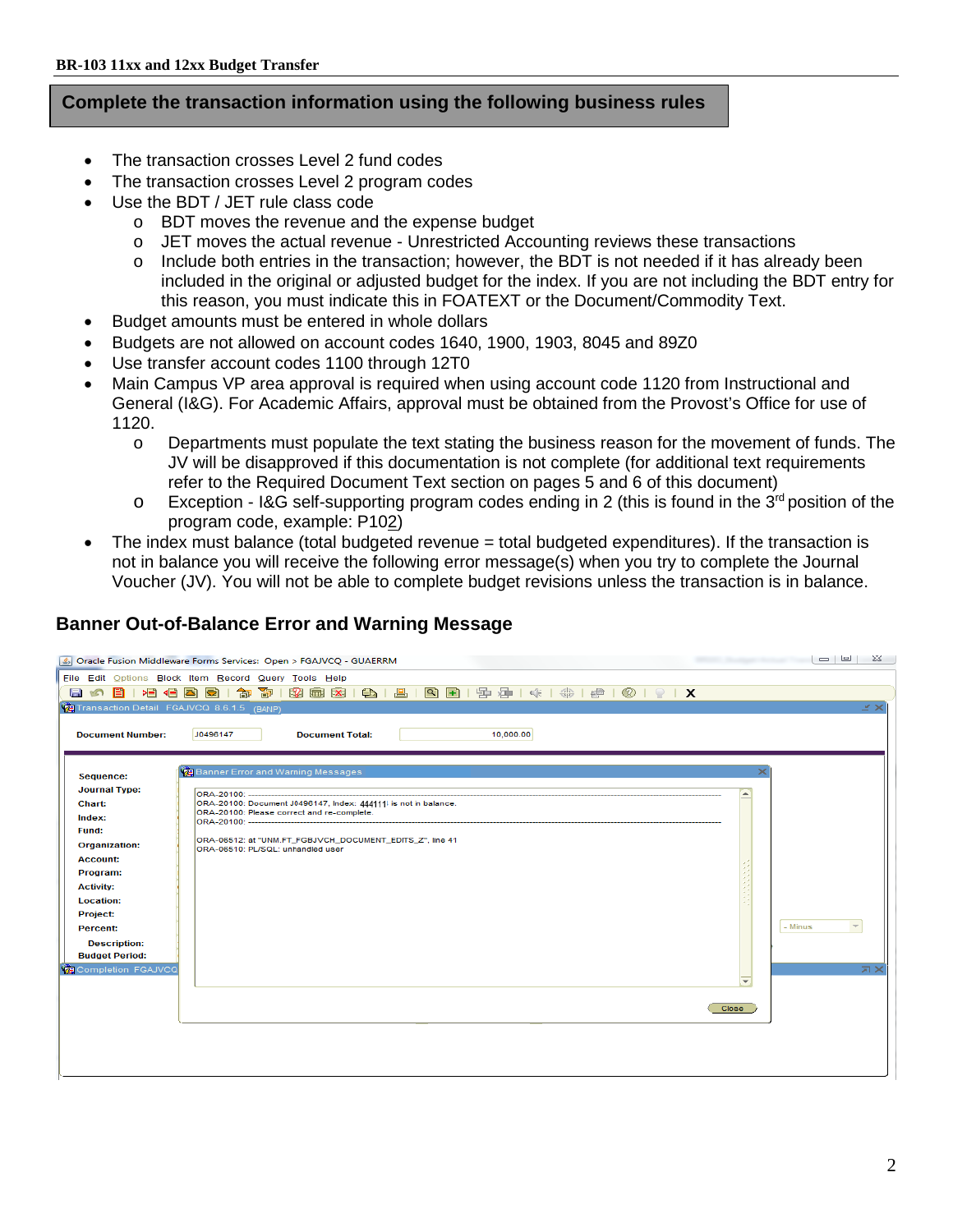# **Example of Self-Service Out-of-Balance Warning and Error Message**

| <b>TUNM</b>                                                                                                  |                                                |                                     |
|--------------------------------------------------------------------------------------------------------------|------------------------------------------------|-------------------------------------|
| <b>Excellent Back to</b><br>Finance Tab                                                                      |                                                | М<br><b>LoboMail</b><br>Logout Help |
| Student Employee Payment Finance                                                                             |                                                |                                     |
| <b>Search</b><br>Go                                                                                          | <b>RETURN TO FINANCE MENU SITE MAP HELP</b>    |                                     |
| Journal Voucher Entry                                                                                        |                                                |                                     |
| O Document J0496149, Index: 444111 is not in balance. Please correct and re-complete.                        |                                                |                                     |
| <b>Document Total</b><br>2,200.00<br>Transaction Date SEP $\sqrt{2}$ $\sqrt{2015}$                           |                                                | Warning and Error Message           |
| Document Text                                                                                                |                                                | displays in this area               |
| <b>Account Program Activity Location Amount</b><br>Seq Chart Rule<br>Index<br>Fund Org<br>  <sub>class</sub> | <b>Budget</b> Del<br>D/C Description<br>Period |                                     |
| 444111 <b>V 2U0006 682C</b><br>$\nabla$ P161<br>GNACTV<br>llu<br>BDT<br>11F0                                 | 2200 + V S55111-1140 Conference Suppo 03 V     |                                     |
| <b>Transaction Total:</b>                                                                                    | 2,200.00                                       |                                     |
| Add New Record                                                                                               |                                                |                                     |
| Complete                                                                                                     |                                                |                                     |
|                                                                                                              |                                                |                                     |
|                                                                                                              |                                                |                                     |

• Both Main Campus and HSC departments are required to populate the description field of the journal voucher with the **offset index and account code**. The index number must be the first item displayed in the description field and each record in the entry is required to have the offset index information.

### **Main Campus example of the description field in Banner Form FGAJVCQ**

| <b>Document Number:</b>                                                                                        | J0496150                                                               |    | <b>Document Total:</b>                                                                                                                                                       | 2,200.00                |                          |                                                                             |
|----------------------------------------------------------------------------------------------------------------|------------------------------------------------------------------------|----|------------------------------------------------------------------------------------------------------------------------------------------------------------------------------|-------------------------|--------------------------|-----------------------------------------------------------------------------|
| Sequence:<br><b>Journal Type:</b><br>Chart:                                                                    | <b>BDT</b><br>U                                                        |    | $\blacktriangledown$<br><b>Currency:</b><br>Dept Budget Transfer Journal Entry<br>Villaniversity of New Mexico                                                               | <b>Status:</b>          | $\overline{\phantom{a}}$ |                                                                             |
| Index:<br><b>Fund:</b><br>Organization:<br><b>Account:</b><br>Program:<br><b>Activity:</b><br><b>Location:</b> | 555111<br>200203<br>866E5<br><b>11A0</b><br>P <sub>171</sub><br>866E01 | ᆌ  | ▼   123803-Pepsi Funds - VPSA<br>MU Public Service<br>VP SA Pepsi Funds Student Affa<br>▼ Trsfr To Research Gen<br>▼   Non Sponsored Public Service<br>VPSA - Administration |                         |                          |                                                                             |
| Project:<br><b>Percent:</b><br><b>Description:</b><br><b>Budget Period:</b><br><b>Gift Date:</b>               | $ 03\rangle$                                                           | ▾∥ | 444111-11F0 Conference Support<br>$\blacksquare$<br><b>Number of Units:</b>                                                                                                  | <b>Amount:</b><br>Bank: | 550.00<br>▼              | Debit/Credit:<br>$\overline{\phantom{a}}$<br>- Minus<br><b>NSF Override</b> |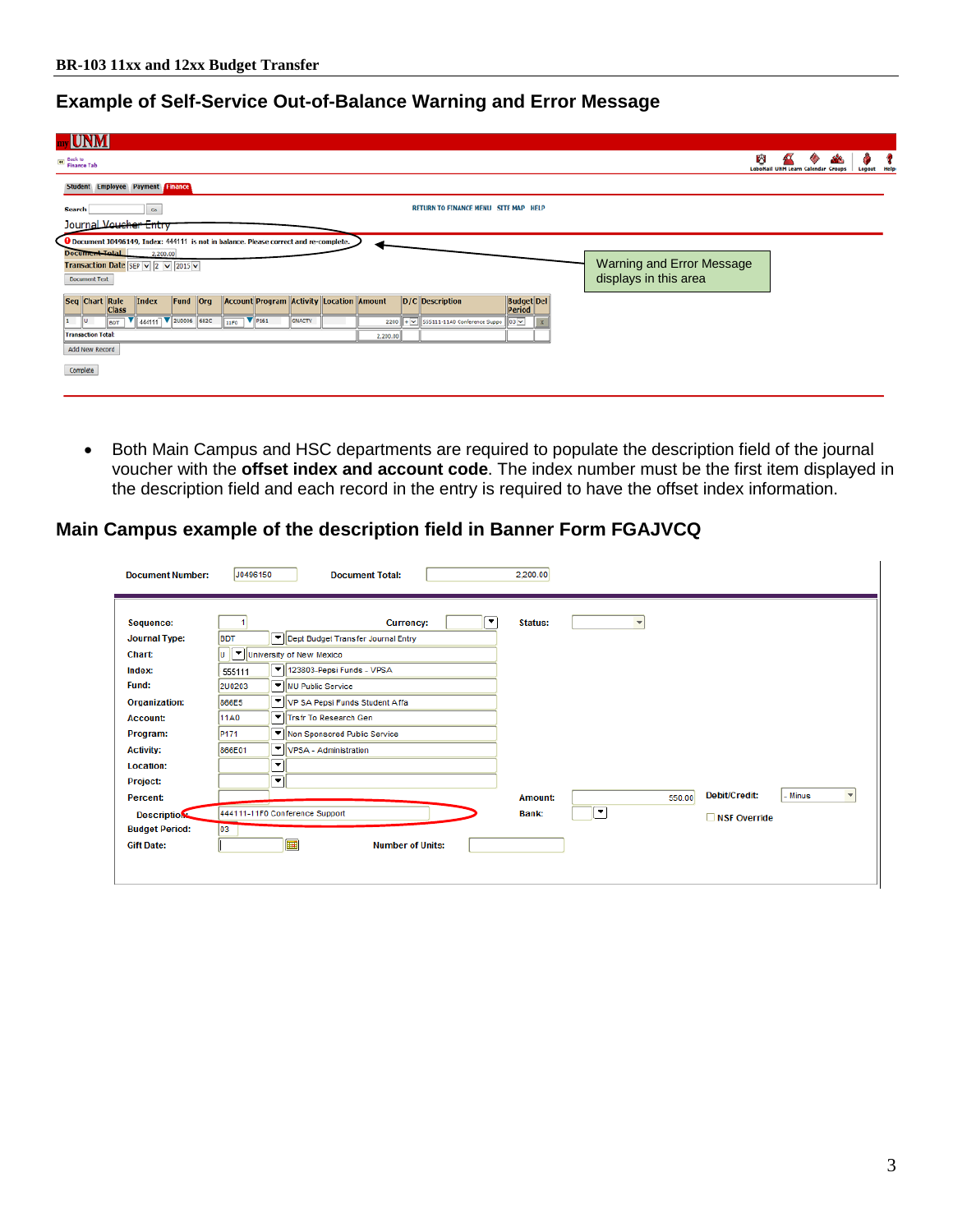## **Main Campus example of description field in Self-Service Journal Voucher Entry Form**

Journal Voucher Entry

|                      | <b>Document Total</b><br>2,200.00                    |                 |        |                                  |         |                  |                                                 |               |  |          |    |                                                                                              |                             |   |
|----------------------|------------------------------------------------------|-----------------|--------|----------------------------------|---------|------------------|-------------------------------------------------|---------------|--|----------|----|----------------------------------------------------------------------------------------------|-----------------------------|---|
|                      | <b>Transaction Date</b> SEP $\sqrt{2}$ $\sqrt{2015}$ |                 |        |                                  |         |                  |                                                 |               |  |          |    |                                                                                              |                             |   |
| <b>Document Text</b> |                                                      |                 |        |                                  |         |                  |                                                 |               |  |          |    |                                                                                              |                             |   |
|                      | <b>Seq Chart Rule</b>                                | <b>Class</b>    | Index  | Fund                             | $ $ Org |                  | <b>Account Program Activity Location Amount</b> |               |  |          |    | D/C Description                                                                              | <b>Budget Del</b><br>Period |   |
| $\mathbf{1}$         | ΙU                                                   | <b>BDT</b>      | 555111 | $\blacktriangledown$ 200203      | 866E5   | 11A0             | P171                                            | 866E01        |  | 550.00   | ℳ  | 444111-11F0 Conference Support                                                               |                             |   |
| 3                    | lυ                                                   | <b>BDT</b>      | 555111 | $\blacktriangledown$ 200203      | 866E5   | 63A0             | P <sub>171</sub>                                | 866E01        |  | 550.00   |    | $444111 - 63A0$ Conference Suppor $03 \vee$                                                  |                             | X |
| 4                    | ΙU                                                   | v<br><b>BDT</b> | 444111 | $\blacktriangledown$ 200006      | 682C    | $\parallel$ 11FO | P <sub>161</sub>                                | <b>GNACTV</b> |  | 550.00   |    | $\vert \cdot \vert$ 555111-11A0 Conference Suppor $\vert \vert \vert$ 03 $\vert \cdot \vert$ |                             | X |
| 5                    |                                                      | v<br><b>BDT</b> | 444111 | $\blacktriangledown$ 200006 682C |         | 63A0             | P <sub>161</sub>                                | <b>GNACTV</b> |  | 550.00   | I÷ | $\left \mathbf{A}\right $ 555111-63A0 Conference Suppor $\left\ 0\right\ $                   |                             | x |
|                      | <b>Transaction Total:</b>                            |                 |        |                                  |         |                  |                                                 |               |  | 2,200.00 |    |                                                                                              |                             |   |
|                      | Add New Record                                       |                 |        |                                  |         |                  |                                                 |               |  |          |    |                                                                                              |                             |   |
| Complete             |                                                      |                 |        |                                  |         |                  |                                                 |               |  |          |    |                                                                                              |                             |   |

- Departments cannot budget Restricted Indices. The Contract and Grant Accounting Departments at Main and HSC Campuses monitor these budgets.
- Non-clinical revenues cannot be transferred to clinical indices. These must be approved by the HSC Budget Office on a case-by-case basis.
- State Appropriations cannot be transferred out of Program Indices
	- $\circ$  State Appropriations spending and movement of funds must be in line with the appropriation guidelines and intent
	- o Departments receiving a State Appropriation are required to monitor spending on these indices - *including indices receiving funding from one of these indices*
	- o Departments should be ready to provide justification and documentation for all transactions in the event the State Appropriation is audited
- Submit the transaction as a simple entry and not as a compound entry

## **Example of a Simple Entry and a Compound Entry**

JET 123123-11A0 \$1,500 D

 **Simple Entry Compound Entry** JET 222333-11F0 \$1,500 C JET 222333-11F0 \$1,500 C BDT 123123-11A0 \$1,500 - JET 444555-11F0 \$1,000 C BDT 123123-3100 \$1,500 - BDT 123123-11A0 \$2,500 - BDT 222333-11F0 \$1,500 + BDT 123123-3100 \$2,500 - BDT 222333-3100 \$1,500 + BDT 222333-11F0 \$1,500 + BDT 222333-3100 \$1,500 + BDT 444555-11F0 \$1,000 + BDT 444555-3100 \$1,000 +

Do not enter as a compound journal entry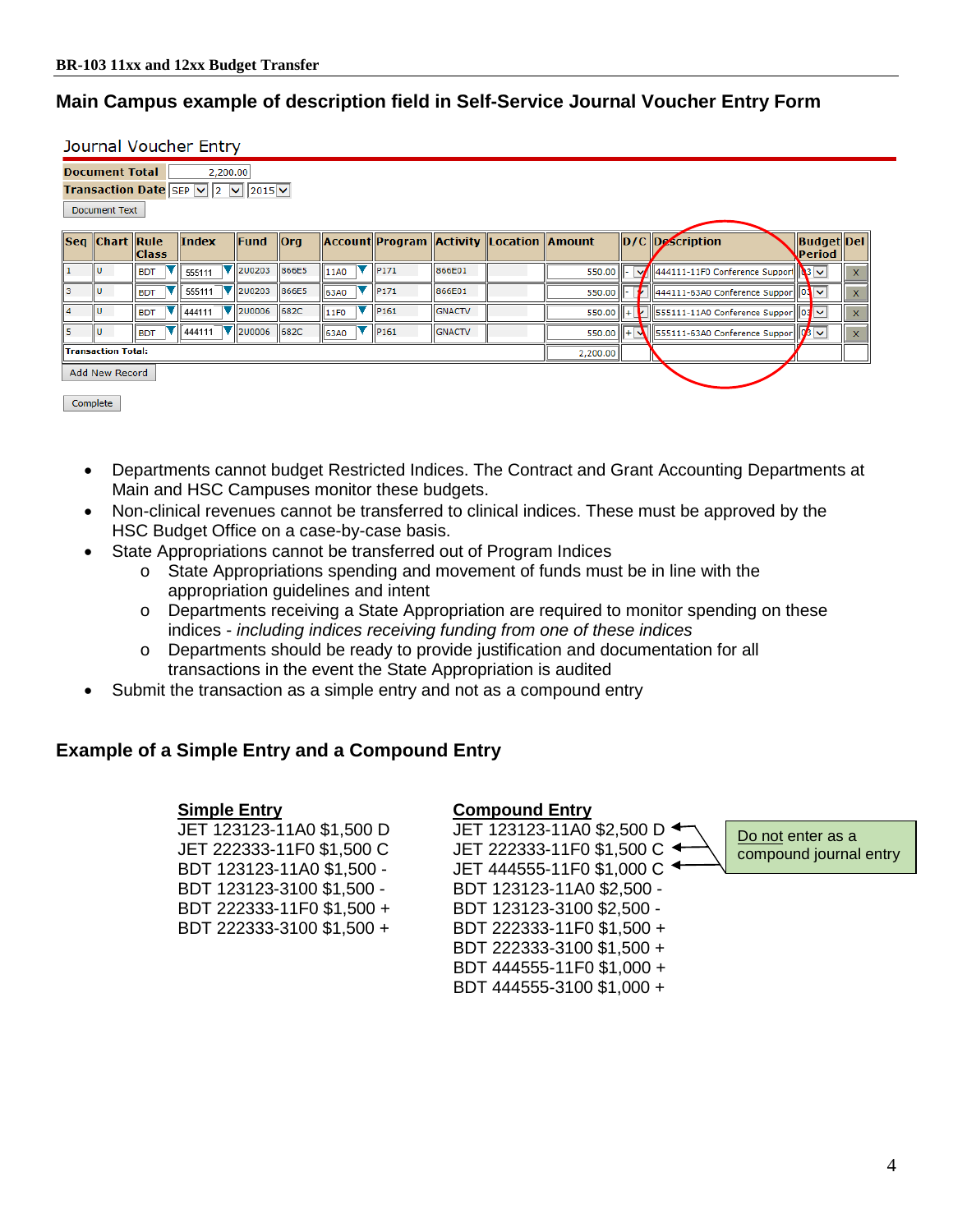• Sufficient funds - the giving index (transferring from) must have the funds to distribute. Check Banner form FGIBDST (actual YTD Activity balance).

| <b>Chart:</b><br><b>Fiscal Year:</b><br>Index:<br><b>Commit Type:</b> |     | <b>Se Organization Budget Status Form FGIBDST 7.4.0.1 (BANP)</b><br>E<br>$(\overline{\phantom{a}}\,\overline{\phantom{a}}\,)$<br>16<br>٠<br>123123<br><b>Manufacture Revenue Accounts</b><br>Both | Organization:<br>Fund:<br>Program:<br><b>Account:</b><br><b>Account Type:</b><br>Activity: | Available funds in FGIBDST                      |                    |                          |
|-----------------------------------------------------------------------|-----|---------------------------------------------------------------------------------------------------------------------------------------------------------------------------------------------------|--------------------------------------------------------------------------------------------|-------------------------------------------------|--------------------|--------------------------|
| <b>Account Type</b>                                                   |     | Title                                                                                                                                                                                             | Location:<br><b>Adjusted Budget</b>                                                        | $\overline{\phantom{0}}$<br><b>YTD Activity</b> | <b>Commitments</b> | <b>Available Balance</b> |
| 3100                                                                  | le. | <b>Office Supplies General</b>                                                                                                                                                                    | 3,600.00                                                                                   | 3,537.65                                        | 0.00               | 62.35                    |
| 3110                                                                  | E   | <b>Books Periodicals Gen</b>                                                                                                                                                                      | 100.00                                                                                     | 0.00                                            | 0.00               | 100.00                   |
| 3140                                                                  | e.  | Computer Software Gen                                                                                                                                                                             | 1,000.00                                                                                   | 190.03                                          | 0.00               | 809.97                   |
| 3150                                                                  |     | Computer Supplies & Serve                                                                                                                                                                         | 2,500.00                                                                                   | 398.99                                          | 1,916.94           | 184.07                   |
| 3180                                                                  | lm. | Non Capital Equipment <\$5                                                                                                                                                                        | 0.00                                                                                       | 288.74                                          | 0.00               | $-200.74$                |
| 3109                                                                  | m.  | Computers < $$5,001$                                                                                                                                                                              | 2,500.00                                                                                   | 936.00                                          | 0.00               | 1,564.00                 |
| 31A0                                                                  |     | Business Food - Local                                                                                                                                                                             | 0.00                                                                                       | 47.00                                           | 0.00               | $-47,00$                 |
| 3180                                                                  | le. | Food F&A Excludable Gen                                                                                                                                                                           | 0.00                                                                                       | 273.95                                          | 0.00               | $-273.95$                |
| 31C0                                                                  | lm. | Dues Memberships Gen                                                                                                                                                                              | 200.00                                                                                     | 0.00                                            | 0.00               | 200.00                   |
| 31KO                                                                  | E   | Postage Gen                                                                                                                                                                                       | 200.00                                                                                     | 16.23                                           | 0.00               | 183.77                   |
|                                                                       | E   | Overnight Delivery                                                                                                                                                                                | 1,000.00                                                                                   | 140.14                                          | 0.00               | 859,86                   |
|                                                                       | m.  | Other Supply Costs Gen                                                                                                                                                                            | 1,000.00                                                                                   | 24.50                                           | 0.00               | 975,50                   |
| 31K1<br>3720                                                          |     |                                                                                                                                                                                                   |                                                                                            | 442,553.06                                      | 307,061.79         |                          |

• The deadline for Budget Transfer (BDT) entries for the current fiscal year is in March. Refer to the Finance Month End Close Schedule for exact deadline dates.

### **Required Document Text**

• Populate FOATEXT or Document/Commodity Text - Main Campus departments are required to include the following information to give approvers the necessary information to approve the JV.

#### **Always include:**

- o The business purpose of the transfer
- o Your name and phone number

#### **Include when applicable:**

- o Why the BDT entry is not included in the transaction (already budgeted)
- o If you are correcting a posted entry, include the original JV number and what is being corrected

**Note:** If the above information is not included in FOATEXT or Document/Commodity Text, the JV will be disapproved for additional text to be added. If no text is provided, the JV will be disapproved.

#### **Where to enter text in a Banner Document**

o On the Banner menu bar FOATEXT is found in Options, Header Information or FOATEXT can be entered in the Main Banner screen.

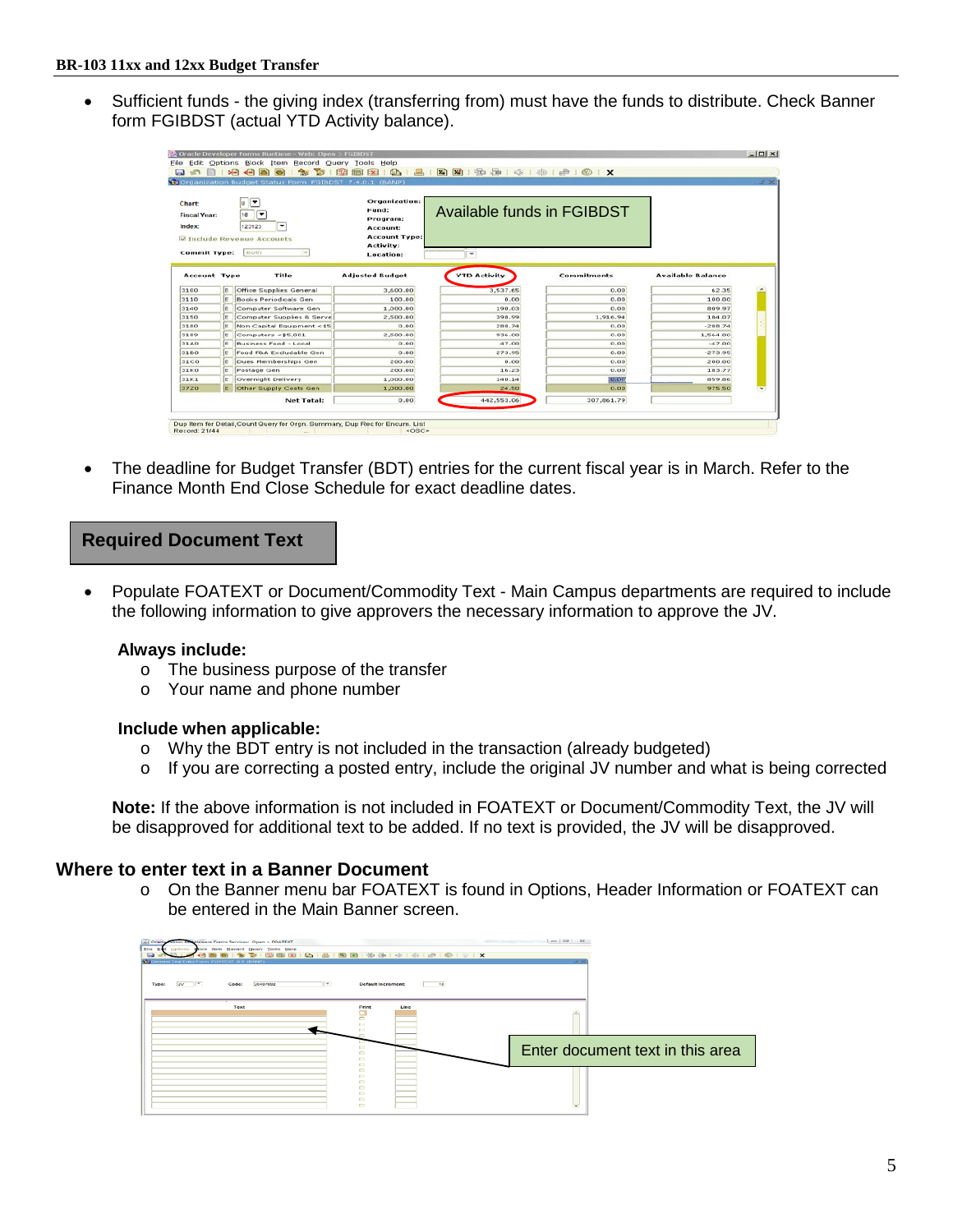- o Enter the document text
- o Click on Save

#### **Where to enter text in a Self-Service Document**

o Click on the Document Text box to access the Document/Commodity text in Self Service.

|                | Journal Voucher Entry                                                                                           |                 |                 |                             |         |      |                  |               |                                                 |          |                |                                                                        |                                    |  |
|----------------|-----------------------------------------------------------------------------------------------------------------|-----------------|-----------------|-----------------------------|---------|------|------------------|---------------|-------------------------------------------------|----------|----------------|------------------------------------------------------------------------|------------------------------------|--|
|                | <b>Document Total</b><br>2,200.00<br><b>Transaction Date SEP <math> v  2 v  2015 v </math></b><br>Document Text |                 |                 |                             |         |      |                  |               |                                                 |          |                |                                                                        |                                    |  |
|                | <b>Seg Chart Rule</b>                                                                                           | <b>Class</b>    | $\ln$ dex       | <b>Fund</b>                 | $ $ org |      |                  |               | <b>Account Program Activity Location Amount</b> |          |                | $D/C$ Description                                                      | <b>Budget Del</b><br><b>Period</b> |  |
|                |                                                                                                                 | <b>BDT</b>      | 555111          | <b>V</b> 200203             | 866E5   | 11A0 | P <sub>171</sub> | 866E01        |                                                 | 550.00   | $\vee$ 1       | 444111-11F0 Conference Support 03 v                                    |                                    |  |
|                | U                                                                                                               | <b>BDT</b>      | 555111 V 2U0203 |                             | 866E5   | 63A0 | P <sub>171</sub> | 866E01        |                                                 | 550.00   | $\mathsf{v}$ . | $  444111-63A0$ Conference Suppor $  03 \times$                        |                                    |  |
| $\overline{4}$ | U                                                                                                               | <b>BDT</b>      | 444111          | $\blacktriangledown$ 200006 | 682C    | 11F0 | P <sub>161</sub> | <b>GNACTV</b> |                                                 |          |                | 550.00 $    +    \lor    $ 555111-11A0 Conference Suppor $   03  \lor$ |                                    |  |
|                | ΙU                                                                                                              | v<br><b>BDT</b> | 444111          | V 200006 682C               |         | 63A0 | P <sub>161</sub> | <b>GNACTV</b> |                                                 |          |                | 550.00    + $\vee$    555111-63A0 Conference Suppor    03 $\vee$       |                                    |  |
|                | <b>Transaction Total:</b>                                                                                       |                 |                 |                             |         |      |                  |               |                                                 | 2,200.00 |                |                                                                        |                                    |  |

Add New Record

Complete



| Enter text in the                      |
|----------------------------------------|
| <b>Enter Document Text. Print: box</b> |
| Click on Save                          |

## **Create a BDT & JET Plant Transfer Entry**

- All purchases of equipment are made according to University policies, the Higher Education Department (HED) regulations and the State of New Mexico Procurement Code.
- Expenditures for units of equipment \$10,000 or more are to be charged to a plant fund index (UNM Policy 7710, Property Management and Control).
- Any Main Campus transfer out of Instruction and General (I&G) into Plant must complete the Transfer I&G worksheet template located on the Office of the Provost web page prior to submitting the transfer journal entry.
	- o Go to http://www.unm.edu/~acadaffr/budget--finance.html and click on the Transfer I&G Funds to Plant Template.
- HSC campus departments must have prior approval of the EVP.
	- o Go to http://hsc.unm.edu/about/budget/information.html and click on the Transfer to Plant Form for the approval form that is required prior to submitting the transfer.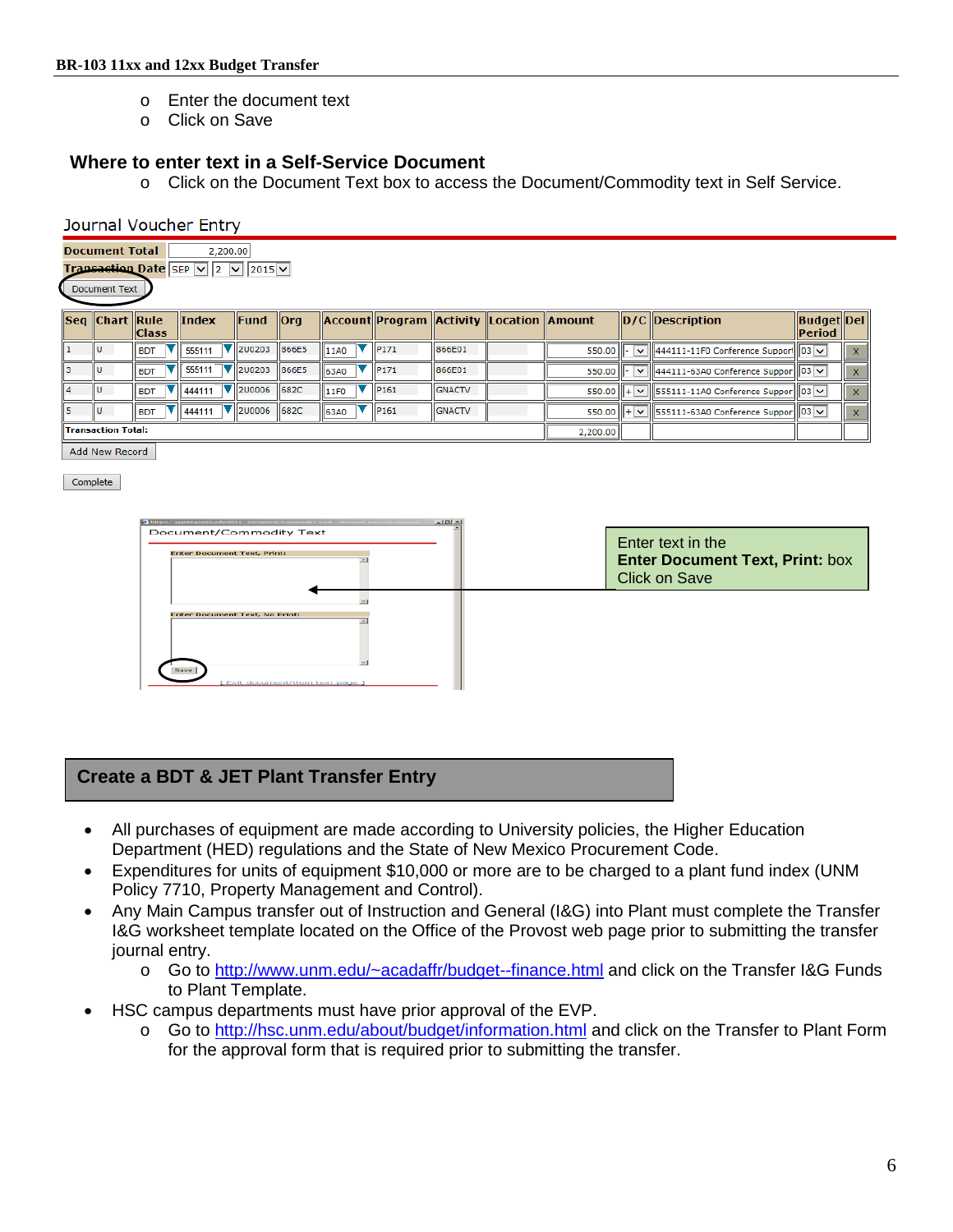## **Steps to query the Grant module**

- Budget entries should not post to the Grant module. Query Banner form FTMFUND to ensure the Grant ID is null.
- The fund code is needed to query the Grant module. To find the fund for an index go to Banner form **FTMACCI** 
	- o Query the index number

| Oracle Fusion Middleware Forms Services: Open > FTMACCI [Q] |                                                                                               |                                          |                                            |                                   |                         | $\Box$ $\Box$ | $\Sigma$ |  |  |  |
|-------------------------------------------------------------|-----------------------------------------------------------------------------------------------|------------------------------------------|--------------------------------------------|-----------------------------------|-------------------------|---------------|----------|--|--|--|
| File Edit Options Block Item Record Query Tools Help        |                                                                                               |                                          |                                            |                                   |                         |               |          |  |  |  |
| 相相固<br>$\blacksquare$<br>n<br>自                             | 御<br>E                                                                                        | $\bigoplus$ $\bigoplus$<br>园 区<br>图<br>窗 | $\mathbb{R}$ $\mathbb{R}$<br>昏暑<br>  咪   卷 | $\circledcirc$   $\circ$   X<br>● |                         |               |          |  |  |  |
| Account Index Code Maintenance Form FTMACCI 8.0 (BANP)      |                                                                                               |                                          |                                            |                                   |                         |               | ≤×       |  |  |  |
| <b>Chart of Accounts:</b>                                   | $\mathbf{u}$ $\mathbf{v}$                                                                     | <b>ZActive Status</b>                    |                                            | <b>Last Activity Date:</b>        | 07-FEB-2014             |               |          |  |  |  |
| <b>Account Index:</b>                                       | ٠<br>555111                                                                                   | <b>Account Index Title:</b>              | TREE & Equipment Purchases                 |                                   |                         |               |          |  |  |  |
| <b>Effective Date:</b>                                      | 07-FFR-2014                                                                                   | <b>Termination Date:</b>                 | 圛                                          | <b>Next Change Date:</b>          |                         |               | e<br>F   |  |  |  |
|                                                             | Query will locate the fund here<br><b>Accounting Distribution</b><br><b>Check to Override</b> |                                          |                                            |                                   |                         |               |          |  |  |  |
| Fund:                                                       | ▾<br>2P0156                                                                                   | MP UX Unexp Unrestricted                 |                                            |                                   | П                       |               |          |  |  |  |
| Organization:                                               | ▾╽<br>555A                                                                                    | TREE Office                              |                                            |                                   |                         |               |          |  |  |  |
| <b>Account:</b>                                             | ▼                                                                                             |                                          |                                            |                                   | $\overline{\mathbf{v}}$ |               |          |  |  |  |
| Program:                                                    | P501                                                                                          | ▼ Property Plant and Equipment           |                                            |                                   |                         |               |          |  |  |  |
| <b>Activity:</b>                                            | <b>GNACTV</b>                                                                                 | Ceneral Activity                         |                                            |                                   |                         |               |          |  |  |  |
| <b>Location:</b>                                            | ▼                                                                                             |                                          |                                            |                                   | П                       |               |          |  |  |  |
|                                                             |                                                                                               |                                          |                                            |                                   |                         |               |          |  |  |  |

#### Go to Banner form FTMFUND

- o Query the fund field
- o Check the Grant field, it should be null

| Oracle Fusion Middleware Forms Services: Open > FTMFUND [Q]<br>Eile Edit Options Block Item Record Query Tools Help |                                       |                          |                                             |                                |    | $\Box$<br>$\Sigma$<br>$\qquad \qquad \blacksquare$ |
|---------------------------------------------------------------------------------------------------------------------|---------------------------------------|--------------------------|---------------------------------------------|--------------------------------|----|----------------------------------------------------|
| >1<br>⊸⊟<br>P <sub>1</sub><br>a<br><b>E</b><br>雷                                                                    | 13<br>扁<br>$\mathbf{X}$<br>ួ<br>南     | ۱Q۱<br>l +1              | 异<br>酒<br>- 죽는<br>$\leq 1$<br>$\frac{1}{2}$ | $\circledR$<br>$\mathbf{X}$    |    |                                                    |
| Fund Code Maintenance Form FTMFUND 8.4 (BANP)                                                                       |                                       |                          |                                             |                                |    | $\leq$ $\times$                                    |
| Chart of Accounts:<br>Grant:                                                                                        | णाण<br>罓                              | Active Status            | Grant field is null                         | ast Activity Date: 04-JUN-2004 |    | $\rightarrow$                                      |
| Proposal.                                                                                                           |                                       |                          |                                             |                                |    |                                                    |
| Fund:                                                                                                               | 2P0156                                | Title:                   | MP UX Unexp Unrestricted                    |                                |    |                                                    |
| <b>Effective Date:</b>                                                                                              | 01-JUL-1950                           | <b>Termination Date:</b> | ŒН                                          | <b>Next Change Date:</b>       |    |                                                    |
| <b>Expenditure End Date:</b>                                                                                        |                                       |                          | Oata Entry                                  |                                |    |                                                    |
| <b>Fund Type:</b>                                                                                                   | 62 FUX Main                           |                          |                                             |                                |    |                                                    |
| <b>Predecessor Fund:</b>                                                                                            | 2PXDCG F MP UX Discret Expend General |                          |                                             |                                |    |                                                    |
| <b>Financial Manager:</b>                                                                                           | 100010721   Murphy, Kim D.            |                          |                                             |                                |    |                                                    |
| <b>Unbilled AR Account:</b>                                                                                         |                                       |                          |                                             |                                |    |                                                    |
| <b>Revenue Account:</b>                                                                                             | ▾                                     |                          | Query the fund here                         |                                |    |                                                    |
| Bank:                                                                                                               | ☞                                     |                          |                                             |                                |    |                                                    |
| Cash Receipt Bank Code:                                                                                             | $\overline{\phantom{0}}$              |                          |                                             |                                |    |                                                    |
| <b>Capitalization Fund Indicator:</b>                                                                               | Cap Different or No Cap               | $\overline{\phantom{a}}$ |                                             |                                |    |                                                    |
| <b>Capitalization Equity Account:</b>                                                                               | ↽<br>▼                                |                          |                                             |                                |    |                                                    |
| <b>Capitalization Fund:</b><br><b>Multiple Fund Balance Indicator:</b>                                              | (None)<br>$\overline{\phantom{a}}$    |                          |                                             |                                |    |                                                    |
| <b>Restriction Indicator:</b>                                                                                       | (None)                                |                          |                                             |                                |    |                                                    |
|                                                                                                                     |                                       |                          |                                             |                                |    |                                                    |
| Defaults:<br>Organization<br>$\overline{\phantom{a}}$                                                               | Program                               | $\overline{\phantom{a}}$ | Activity<br>$\overline{\phantom{a}}$        | Location                       | ∣▼ |                                                    |
| Chart of Accounts; Press LIST for valid values. Press Edit for Navigate To.<br>Record: 1/1                          | List of Valu                          | $<$ OSC>                 |                                             |                                |    | $\overline{\phantom{a}}$                           |
| $\cdots$                                                                                                            |                                       |                          |                                             |                                |    |                                                    |